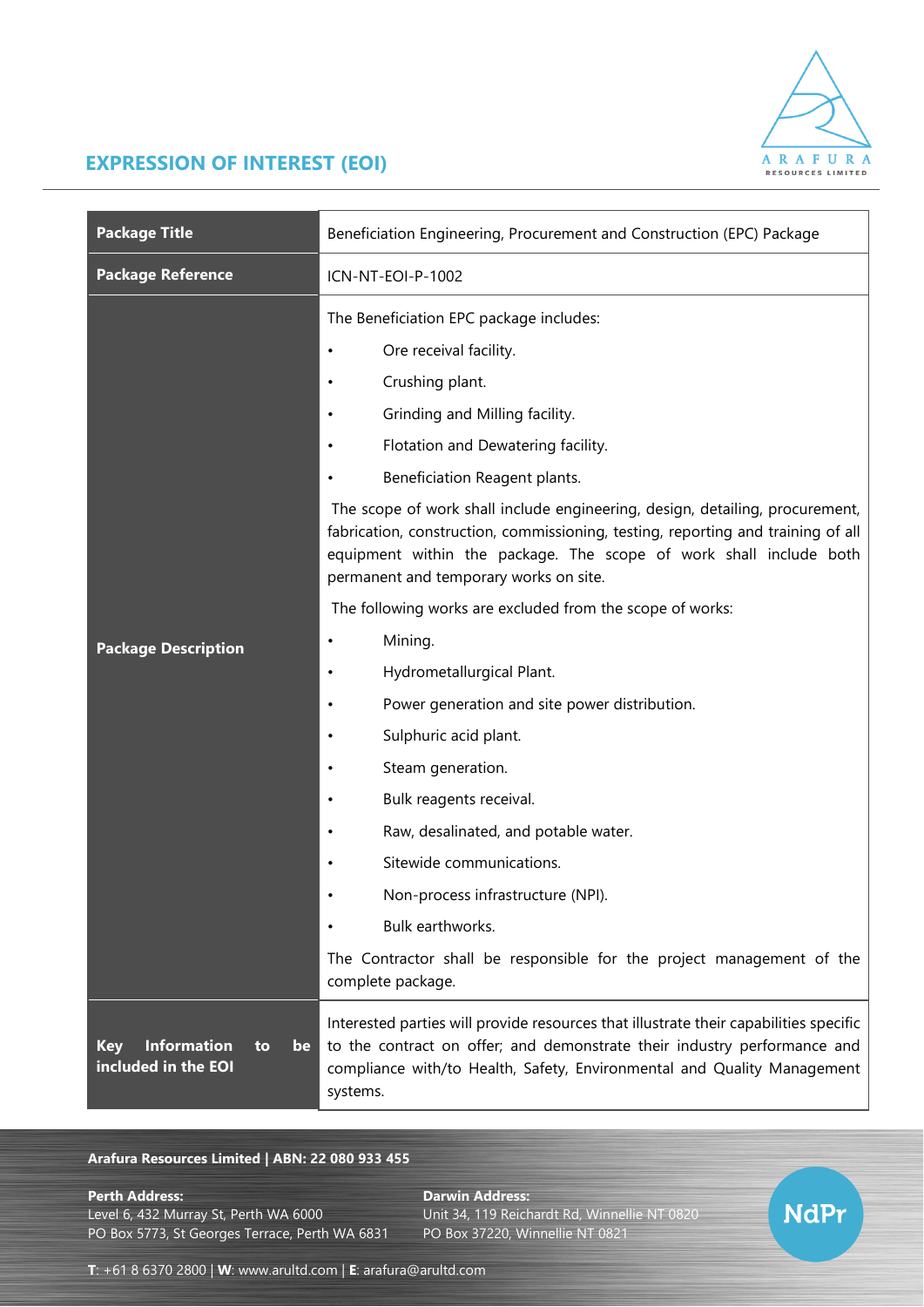

| <b>Key Milestones</b>         | Forecast Request for Quotation/Tender release date: May 2022<br>Forecast Award date: September 2022                                                                                                                                                                                                                                                                                                                                                                                                                                                                                                                                                      |
|-------------------------------|----------------------------------------------------------------------------------------------------------------------------------------------------------------------------------------------------------------------------------------------------------------------------------------------------------------------------------------------------------------------------------------------------------------------------------------------------------------------------------------------------------------------------------------------------------------------------------------------------------------------------------------------------------|
| <b>Approximate Value</b>      | TBD                                                                                                                                                                                                                                                                                                                                                                                                                                                                                                                                                                                                                                                      |
| <b>Approximate Duration</b>   | <b>TBD</b>                                                                                                                                                                                                                                                                                                                                                                                                                                                                                                                                                                                                                                               |
| <b>Expression of Interest</b> | [Contractors / Suppliers] are invited to express an interest in this [scope of work<br>/ package] by registering on the ICN Gateway online platform.                                                                                                                                                                                                                                                                                                                                                                                                                                                                                                     |
|                               | Prior to completing registration, please ensure:                                                                                                                                                                                                                                                                                                                                                                                                                                                                                                                                                                                                         |
|                               | The company profile on ICN Gateway is complete, up-to-date<br>and accurate                                                                                                                                                                                                                                                                                                                                                                                                                                                                                                                                                                               |
|                               | Interest is registered as either full-, or partial-, scope of this EOI<br>٠<br>(where applicable)                                                                                                                                                                                                                                                                                                                                                                                                                                                                                                                                                        |
|                               | ICN Gateway pre-qualification questions have been completed                                                                                                                                                                                                                                                                                                                                                                                                                                                                                                                                                                                              |
| <b>EOI Closing Date</b>       | 25 March 2022                                                                                                                                                                                                                                                                                                                                                                                                                                                                                                                                                                                                                                            |
| <b>Contact</b>                | Industry Capability Network of Northern Territory                                                                                                                                                                                                                                                                                                                                                                                                                                                                                                                                                                                                        |
|                               | https://gateway.icn.org.au/                                                                                                                                                                                                                                                                                                                                                                                                                                                                                                                                                                                                                              |
| <b>Project URL</b>            | For more information about Arafura Resources Ltd and the Nolans Rare Earths<br>Project please refer to the Company website.<br>https://www.arultd.com/                                                                                                                                                                                                                                                                                                                                                                                                                                                                                                   |
| <b>Disclaimer:</b>            | This EOI will be used, in part, to establish a list of potential tenderers, providing<br>a general understanding of their capabilities to execute the scope outlined. The<br>EOI will be coupled with subsequent steps and stages in the tender process to be<br>adopted by Arafura Resources Ltd (the "Company"), and applicants' response to<br>this EOI shall not form any part of a commitment or agreement with or on behalf<br>of the Company to proceed or contract with responding parties.<br>The relevant package details outlined above, and/or scale of scope for this<br>package may be subject to change at the discretion of the Company. |
| <b>Project:</b>               | Nolans Rare Earths Project (the "Project")                                                                                                                                                                                                                                                                                                                                                                                                                                                                                                                                                                                                               |
| <b>Project Overview:</b>      | Arafura Resources Limited ("Arafura" or the "Company") is a publicly listed<br>company on the Australian Stock Exchange and proposing to develop its 100%-<br>owned Nolans Rare Earths Project (the "Project"). The Project is planning to<br>produce three (3) rare earth products and a phosphoric acid by-product over<br>its 38-year mine life. The flagship product, neodymium-praseodymium (NdPr)<br>oxide, is a key constituent of permanent magnets utilised in the burgeoning<br>electric vehicle and clean energy industries. At full production, the Project will                                                                             |